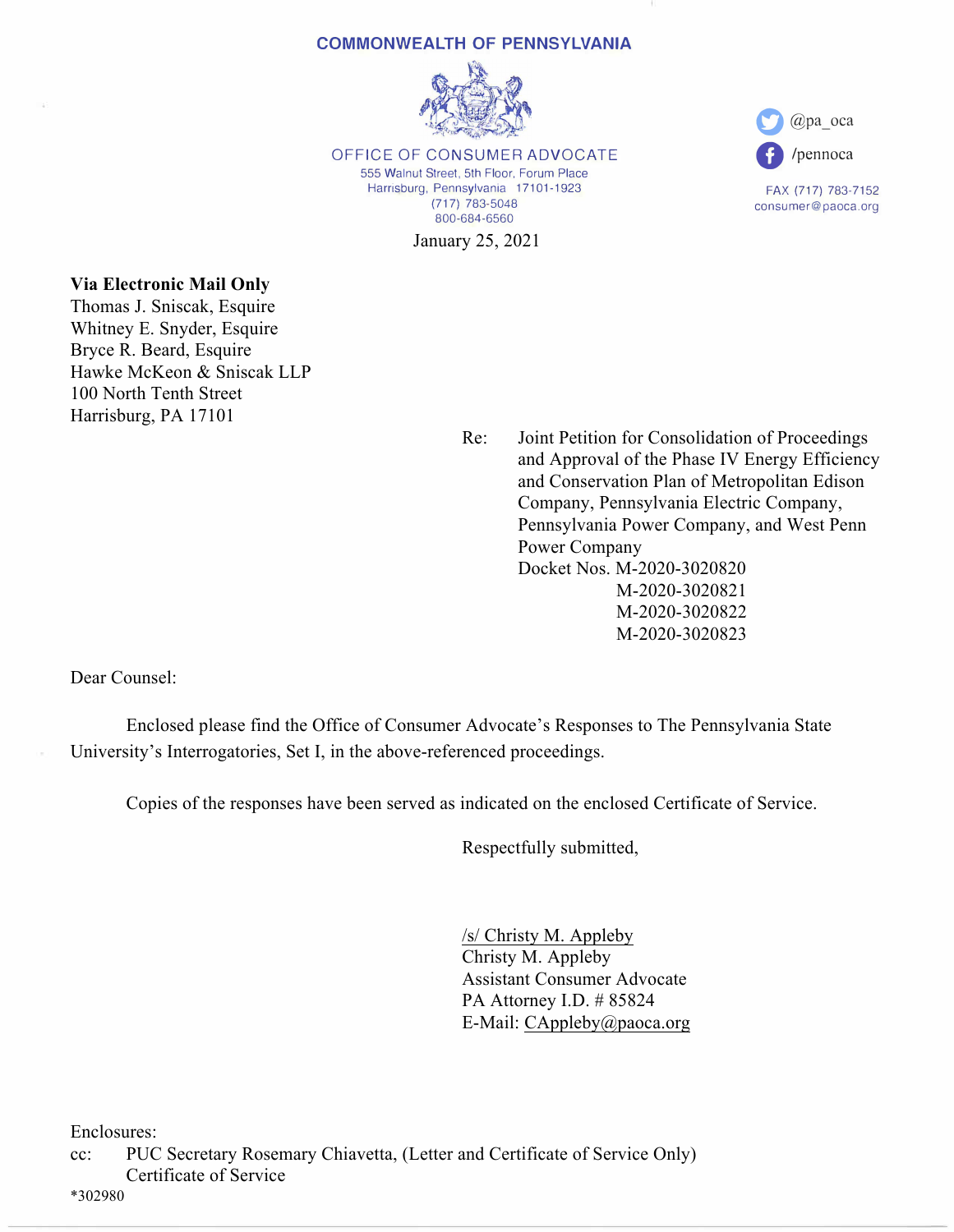## CERTIFICATE OF SERVICE

| Re: | Joint Petition for Consolidation of Proceedings | $\ddot{\cdot}$       | Docket Nos. M-2020-3020820 |
|-----|-------------------------------------------------|----------------------|----------------------------|
|     | and Approval of the Phase IV Energy Efficiency  | $\ddot{\phantom{0}}$ | M-2020-3020821             |
|     | and Conservation Plan of Metropolitan Edison    |                      | M-2020-3020822             |
|     | Company, Pennsylvania Electric Company,         |                      | M-2020-3020823             |
|     | Pennsylvania Power Company, and West Penn       | $\ddot{\cdot}$       |                            |
|     | Power Company                                   |                      |                            |

I hereby certify that I have this day served a true copy of the following document, the

Office of Consumer Advocate's Responses to The Pennsylvania State University, Set I, upon

parties of record in this proceeding in accordance with the requirements of 52 Pa. Code § 1.54

(relating to service by a participant), in the manner and upon the persons listed below:

Dated this 25<sup>th</sup> day of January 2021.

## **SERVICE BY E-MAIL ONLY**

Erin K. Fure, Esquire David B. MacGregor, Esquire Office of Small Business Advocate Post & Schell, P.C. 555 Walnut Street Four Penn Square 1<sup>st</sup> Floor, Forum Place 1600 John F. Kennedy Boulevard Harrisburg, PA 17101-1923 Philadelphia, PA 19103-2808

Tori L. Giesler, Esquire Devin T. Ryan, Esquire FirstEnergy Service Company Post & Schell, P.C. Greensburg, PA 15601 Harrisburg, PA 17101-1601

Elizabeth R. Marx, Esquire Thomas J. Sniscak, Esquire John W. Sweet, Esquire Whitney E. Snyder, Esquire Ria M. Pereira, Esquire Bryce R. Beard, Esquire Pennsylvania Utility Law Project Hawke McKeon & Sniscak LLP 118 Locust Street 100 North Tenth Street Harrisburg, PA 17101 Harrisburg, PA 17101

Susan E. Bruce, Esquire Joseph L. Vullo, Esquire Jo-Anne Thompson, Esquire 1460 Wyoming Avenue McNees Wallace & Nurick LLC Forty Fort, PA 18704 100 Pine Street P.O. Box 1166 Harrisburg, PA 17108-1166

800 Cabin Hill Drive 17 North Second Street,  $12<sup>th</sup>$  Floor

Charis Mincavage, Esquire Community Action Association of PA